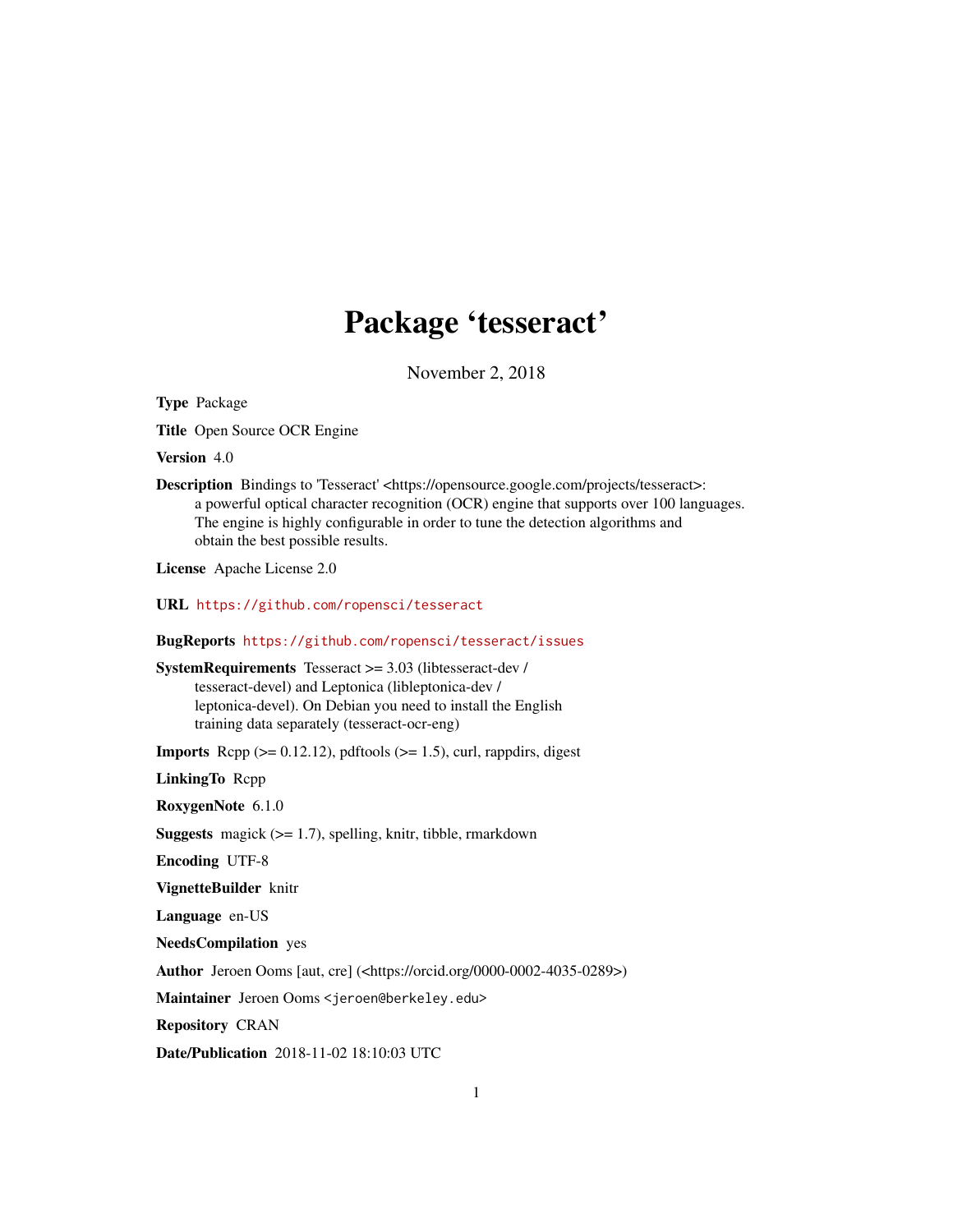### <span id="page-1-0"></span>R topics documented:

| Index |  |
|-------|--|
|       |  |
|       |  |
|       |  |

<span id="page-1-1"></span>ocr *Tesseract OCR*

#### <span id="page-1-2"></span>Description

Extract text from an image. Requires that you have training data for the language you are reading. Works best for images with high contrast, little noise and horizontal text. See [tesseract wiki](https://github.com/tesseract-ocr/tesseract/wiki/ImproveQuality) and our package vignette for image preprocessing tips.

#### Usage

ocr(image, engine = tesseract("eng"), HOCR = FALSE)

ocr\_data(image, engine = tesseract("eng"))

#### Arguments

| image  | file path, url, or raw vector to image (png, tiff, jpeg, etc)                                                         |
|--------|-----------------------------------------------------------------------------------------------------------------------|
| engine | a tesseract engine created with tesseract (). Alternatively a language string<br>which will be passed to tesseract(). |
| HOCR   | if TRUE return results as HOCR xml instead of plain text                                                              |

#### Details

The ocr() function returns plain text by default, or hOCR text if hOCR is set to TRUE. The ocr\_data() function returns a data frame with a confidence rate and bounding box for each word in the text.

#### References

[Tesseract: Improving Quality](https://github.com/tesseract-ocr/tesseract/wiki/ImproveQuality)

#### See Also

Other tesseract: [tesseract\\_download](#page-3-1), [tesseract](#page-2-1)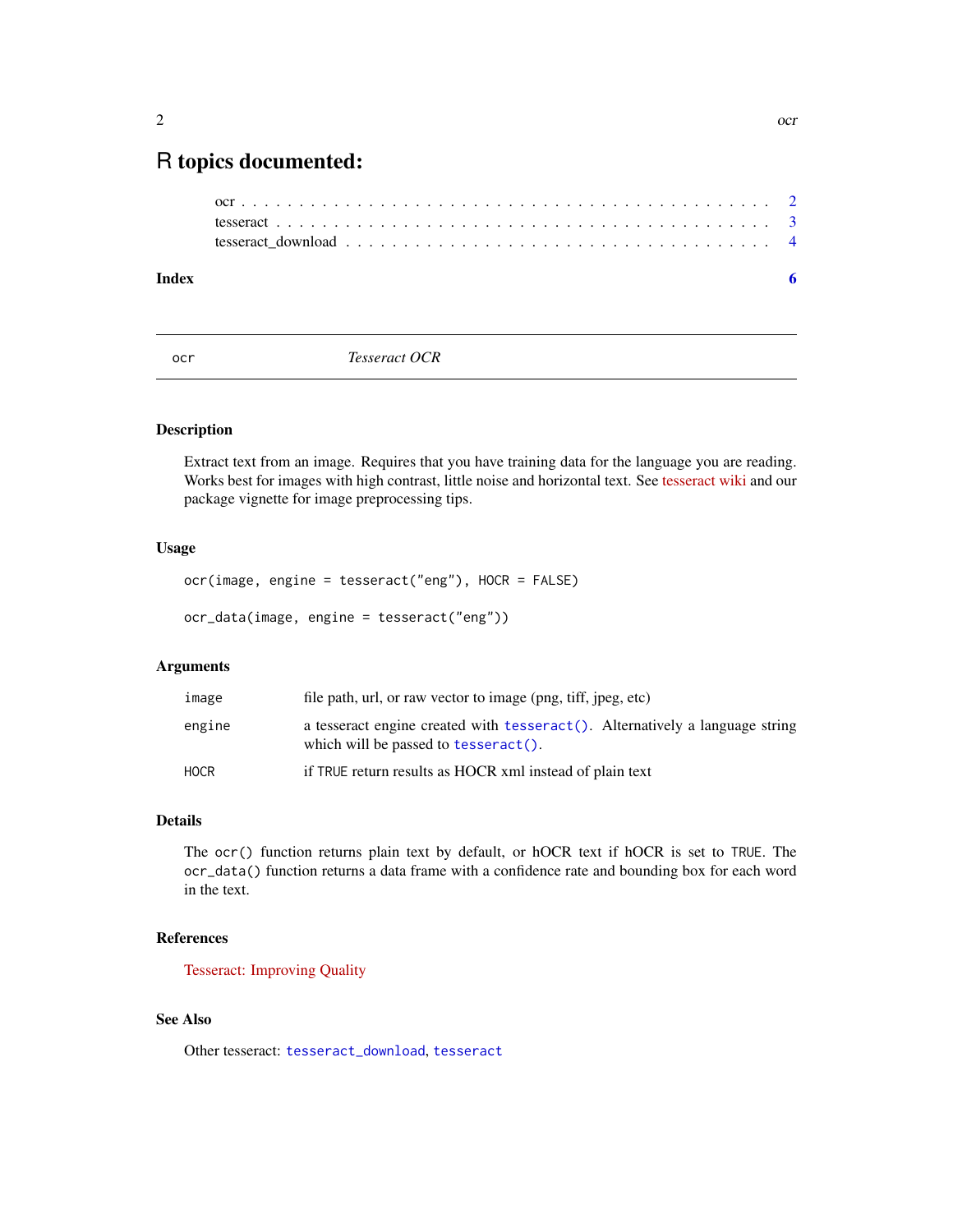#### <span id="page-2-0"></span>tesseract 3

#### Examples

```
# Simple example
text <- ocr("https://jeroen.github.io/images/testocr.png")
cat(text)
xml <- ocr("https://jeroen.github.io/images/testocr.png", HOCR = TRUE)
cat(xml)
df <- ocr_data("https://jeroen.github.io/images/testocr.png")
print(df)
# Full roundtrip test: render PDF to image and OCR it back to text
curl::curl_download("https://cran.r-project.org/doc/manuals/r-release/R-intro.pdf", "R-intro.pdf")
orig <- pdftools::pdf_text("R-intro.pdf")[1]
# Render pdf to png image
img_file <- pdftools::pdf_convert("R-intro.pdf", format = 'tiff', pages = 1, dpi = 400)
# Extract text from png image
text <- ocr(img_file)
unlink(img_file)
cat(text)
engine <- tesseract(options = list(tessedit_char_whitelist = "0123456789"))
```
<span id="page-2-1"></span>

| <b>Tesseract Engine</b><br>tesseract |
|--------------------------------------|
|--------------------------------------|

#### <span id="page-2-2"></span>Description

Create an OCR engine for a given language and control parameters. This can be used by the [ocr](#page-1-1) and [ocr\\_data](#page-1-2) functions to recognize text.

#### Usage

```
tesseract(language = NULL, datapath = NULL, configs = NULL,
 options = NULL, cache = TRUE)
tesseract_params(filter = "")
```
tesseract\_info()

#### **Arguments**

| language | string with language for training data. Usually defaults to eng                 |
|----------|---------------------------------------------------------------------------------|
| datapath | path with the training data for this language. Default uses the system library. |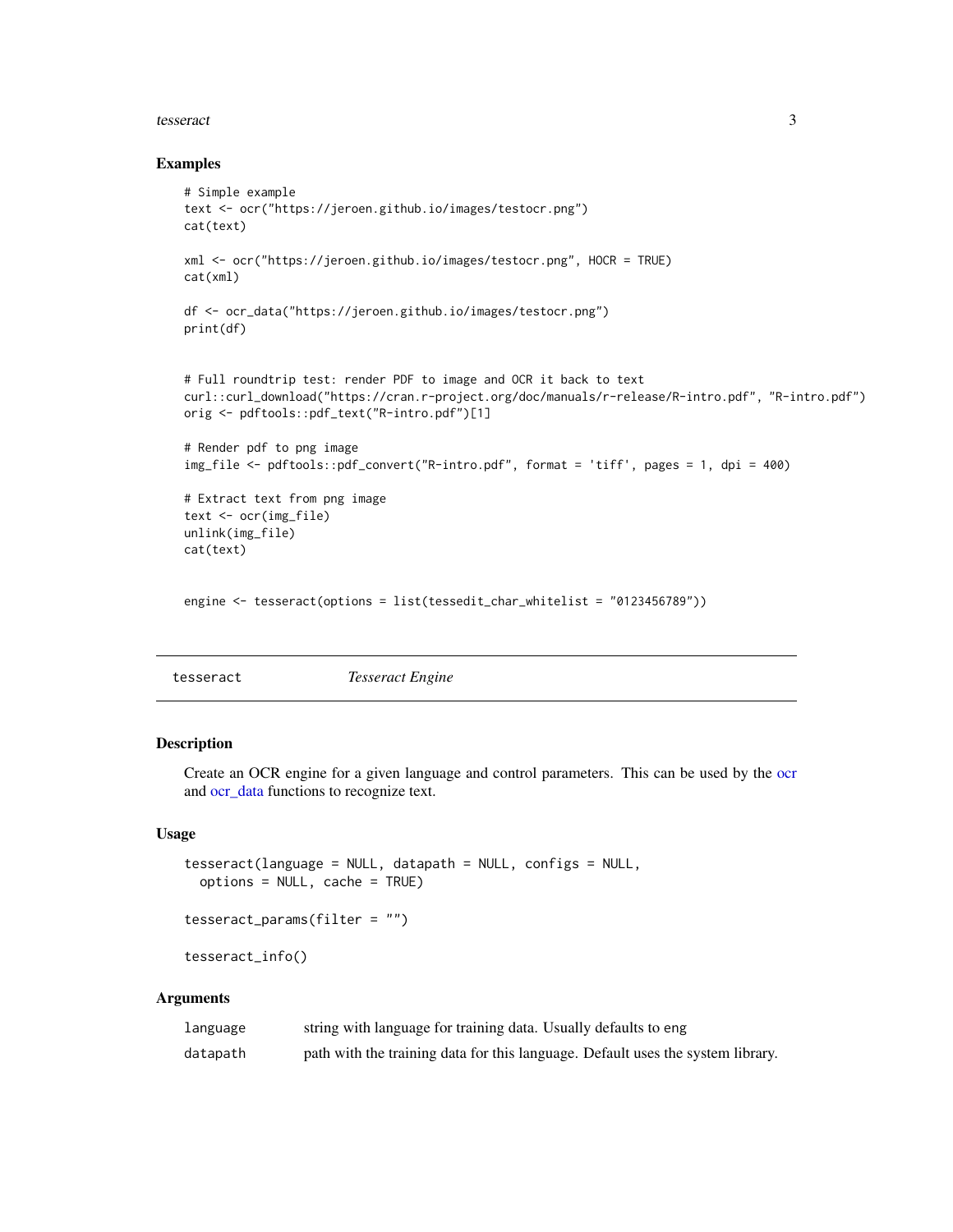<span id="page-3-0"></span>

| configs | character vector with files, each containing one or more parameter values. These<br>config files can exist in the current directory or one of the standard tesseract<br>config files that live in the tessdata directory. See details. |
|---------|----------------------------------------------------------------------------------------------------------------------------------------------------------------------------------------------------------------------------------------|
| options | a named list with tesseract parameters. See details.                                                                                                                                                                                   |
| cache   | speed things up by caching engines                                                                                                                                                                                                     |
| filter  | only list parameters containing a particular string                                                                                                                                                                                    |

#### Details

Tesseract [control parameters](https://github.com/tesseract-ocr/tesseract/wiki/ControlParams) can be set either via a named list in the options parameter, or in a config file text file which contains the parameter name followed by a space and then the value, one per line. Use [tesseract\\_params\(\)](#page-2-2) to list or find parameters. Note that that some parameters are only supported in certain versions of libtesseract, and that invalid parameters can sometimes cause libtesseract to crash.

#### References

[tesseract wiki: control parameters](https://github.com/tesseract-ocr/tesseract/wiki/ControlParams)

#### See Also

Other tesseract: [ocr](#page-1-1), [tesseract\\_download](#page-3-1)

#### Examples

tesseract\_params('debug')

<span id="page-3-1"></span>tesseract\_download *Tesseract Training Data*

#### Description

Helper function to download training data from the official [tessdata](https://github.com/tesseract-ocr/tesseract/wiki/Data-Files) repository. Only use this function on Windows and OS-X. On Linux, training data can be installed directly with [yum](https://apps.fedoraproject.org/packages/tesseract) or [apt-get.](https://packages.debian.org/search?suite=stable§ion=all&arch=any&searchon=names&keywords=tesseract-ocr-)

#### Usage

```
tesseract_download(lang, datapath = NULL, progress = interactive())
```
#### Arguments

| lang     | three letter code for language, see tessdata repository. |
|----------|----------------------------------------------------------|
| datapath | destination directory where to download store the file   |
| progress | print progress while downloading                         |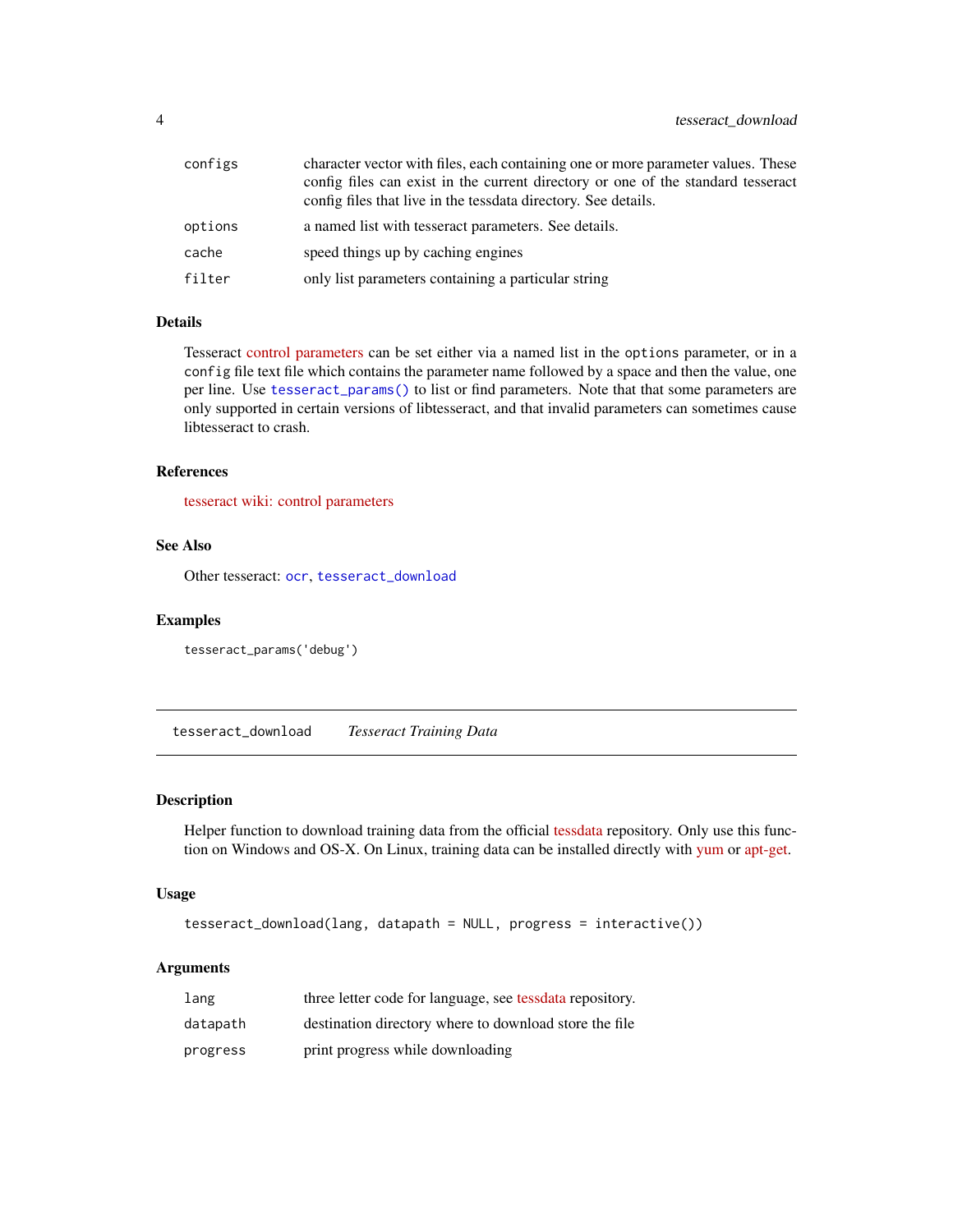#### <span id="page-4-0"></span>Details

Tesseract uses training data to perform OCR. Most systems default to English training data. To improve OCR performance for other languages you can to install the training data from your distribution. For example to install the spanish training data:

- [tesseract-ocr-spa](https://packages.debian.org/testing/tesseract-ocr-spa) (Debian, Ubuntu)
- [tesseract-langpack-spa](https://apps.fedoraproject.org/packages/tesseract-langpack-spa) (Fedora, EPEL)

On Windows and MacOS you can install languages using the [tesseract\\_download](#page-3-1) function which downloads training data directly from [github](https://github.com/tesseract-ocr/tessdata) and stores it in a the path on disk given by the TESSDATA\_PREFIX variable.

#### References

[tesseract wiki: training data](https://github.com/tesseract-ocr/tesseract/wiki/Data-Files)

#### See Also

Other tesseract: [ocr](#page-1-1), [tesseract](#page-2-1)

#### Examples

```
if(is.na(match("fra", tesseract_info()$available)))
 tesseract_download("fra")
french <- tesseract("fra")
text <- ocr("https://jeroen.github.io/images/french_text.png", engine = french)
cat(text)
```